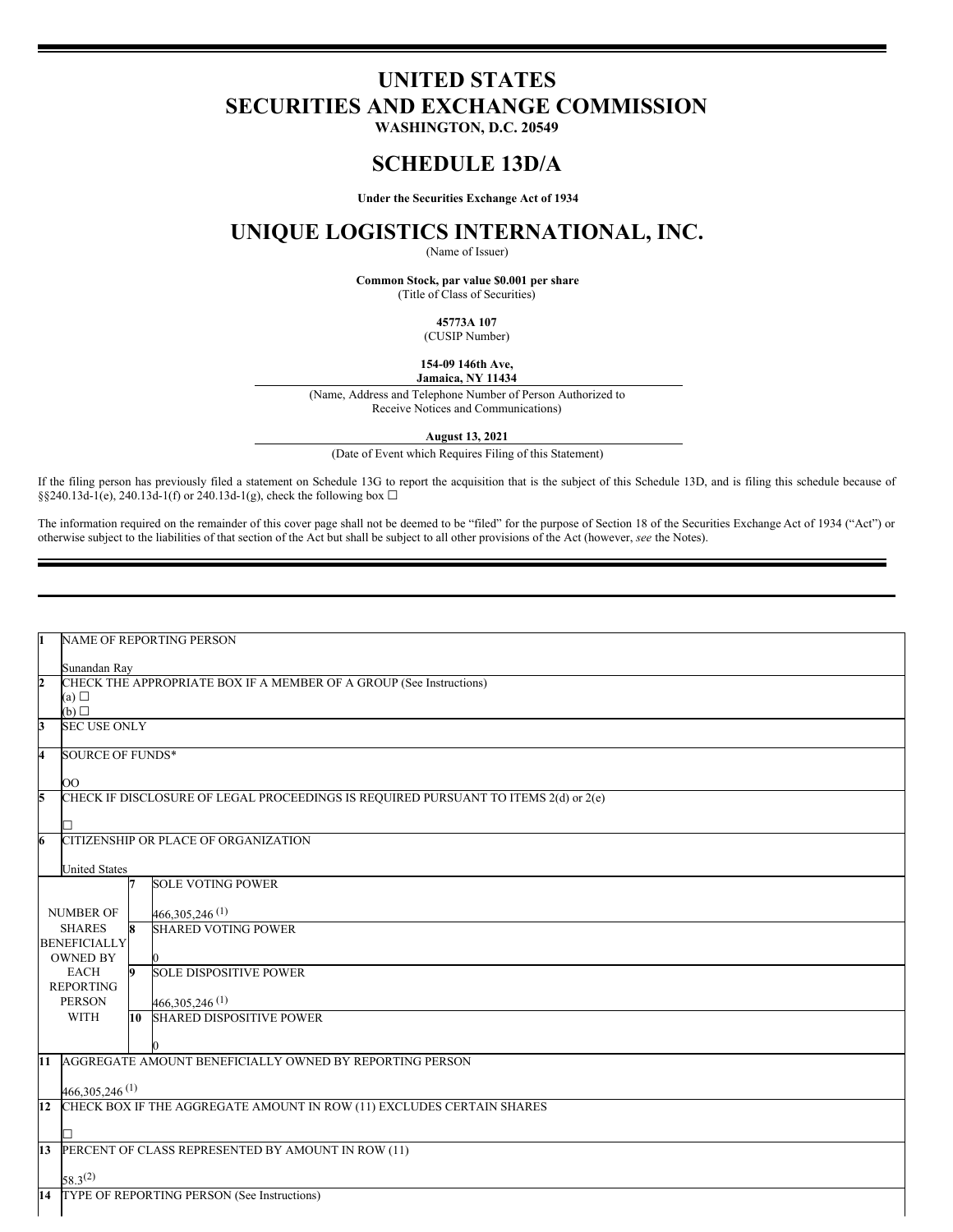IN

1. Mr. Ray has voting and investment control over: (i) 322,086,324 shares of the Issuer's Common Stock, \$0.001 par value per share (the "Common Stock"); and (ii) 667,738 shares of the Company's Series B Preferred stock (the "Series B Preferred", and together with the Common Stock, the "Securities"). Each share of Series B Preferred is convertible into six thousand five hundred forty-seven shares of Common Stock of the Issuer. The Issuer is limited to 800,000,000 authorized shares of common stock. The number of shares beneficially owned only considers (i) 322,086,324 shares of Common Stock; and (ii) 22,030 Series B Preferred shares, which is the amount of Series B Preferred shares that can be converted up to the authorized number of common shares.

The Securities are owned by Mr. Ray via Frangipani Trade Services, Inc. ("Frangipani"), of which Mr. Ray is the principal and sole owner.

2. Based upon (i) the combined total of 655,781,078 shares of the Issuer's common stock issued and outstanding as of February 14, 2022; (ii) 322,086,324 shares of Common Stock owned by Mr. Ray; and (iii) 22,030 shares of the Company's Series B Preferred stock convertible into 144,218,922 shares of Common Stock. The Company is limited to 800,000,000 authorized shares of common stock. The beneficial ownership percentage only considers the Series B Preferred shares that can be converted up to the authorized number of common stock of the Issuer.

#### **Item 1 Security and Issuer.**

The statement ("Statement") relates to shares of common stock, par value \$0.001 per share (the "Common Stock"), and shares of Series B Preferred Stock par value \$0.001 per share (the "Series B Preferred", and together with the Common Stock, the "Securities"), of Unique Logistics International, Inc., a Nevada corporation (the "Issuer" or the "Company"). The principal executive office of the Issuer is located at 154-09 146th Ave, Jamaica, NY 11434.

#### **Item 2 Identity and Background.**

The Statement is being filed by Mr. Sunandan Ray ("Mr. Ray"). Mr. Ray's present principal occupation or employment is serving as the Issuer's Chief Executive Officer and as member of its Board of Directors. Mr. Ray is a United States citizen. The business address of Mr. Ray is 154-09 146th Ave, Jamaica, NY 11434.

During the last five years Mr. Ray has not (i) been convicted in a criminal proceeding (excluding traffic violations or similar misdemeanors); or (ii) been a party to a civil proceeding of a judicial or administrative body of competent jurisdiction as a result of which proceeding he was or is subject to a judgment, decree or final order enjoining future violations of, or prohibiting or mandating activities subject to, federal or state securities laws or finding any violation with respect to such laws.

#### **Item 3 Source and Amount of Funds or Other Consideration.**

Mr. Ray has voting and investment control over: (i) 322,086,324 shares of Common Stock; and (ii) 667,738 shares of Series B Preferred stock. Each share of Series B Preferred is convertible into six thousand five hundred forty-seven shares of Common Stock of the Issuer. The Issuer is limited to 800,000,000 authorized shares of common stock. Currently, Mr. Ray can convert up to 22,030 Series B Preferred shares, which is the amount of Series B Preferred shares that can be converted up to the authorized number of common shares.

Mr. Ray acquired the reported Securities as follows:

On October 8, 2020, the Company entered into an Acquisition Agreement and Plan of Merger (the "Agreement"), by and among the Company, Inno Acquisition Corp., a Delaware corporation and wholly-owned subsidiary of the Company ("Merger Sub"), and Unique Logistics Holdings, Inc., a privately-held Delaware corporation headquartered in New York ("Unique"), whereby the Merger Sub was merged with and into Unique, with Unique surviving as a wholly-owned subsidiary of the Company (the "Merger").

As a result of the Merger, the Company acquired all of the outstanding capital stock of Unique in exchange for issuing Unique's shareholders, pro-rata, an aggregate of 1,000,000 million shares of preferred stock of the Company. Pursuant to the Merger, as consideration for the outstanding capital stock of Unique held by Mr. Ray, the Company issued to Mr. Ray 716,938 shares of Series B Preferred Stock.

Immediately pursuant to the Merger, Mr. Ray converted 30,000 shares of Series B Preferred into 196,424,100 shares of Common Stock.

As previously reported on a Current Report on a Form 8-K, filed with the Securities and Exchange Commission on August 16, 2021, on August 13, 2021, the Company issued to Mr. Ray 125,692,224 shares of the Company's common stock pursuant to the conversion of 19,200 shares of Series B Preferred.

#### **Item 4 Purpose of Transaction.**

Mr. Ray does not have any current plans or proposals which relate to or would result in: (a) the acquisition of additional securities of the Issuer, or the disposition of securities of the Issuer; (b) an extraordinary corporate transaction, such as a merger, reorganization or liquidation, involving the Issuer or any of its subsidiaries; (c) a sale or transfer of a material amount of assets of the Issuer or any of its subsidiaries; (d) any change in the present board of directors or management of the Issuer, including any plans or proposals to change the number or term of directors or to fill any existing vacancies on the board; (e) any material change in the present capitalization or dividend policy of the Issuer; (f) any other material change in the Issuer's business or corporate structure; (g) any change in the Issuer's charter, bylaws or instruments corresponding thereto or other actions which may impede the acquisition of control of the Issuer by any person; (h) causing a class of securities of the Issuer to be delisted from a national securities exchange or to cease to be authorized to be quoted in an inter-dealer quotation system of a registered national securities association; (i) a class of equity securities of the Issuer becoming eligible for termination of registration pursuant to section  $12(g)(4)$  of the Exchange Act; or (j) any action similar to any of those enumerated above.

#### **Item 5 Interest in Securities of the Issuer.**

(a) As of the date hereof, Mr. Ray beneficially owns 466,305,246 shares of the Common Stock of the Company. Such amount represents 58.3% of the total of the issued and outstanding shares of the Company's Common Stock as of the date hereof.

(b) Mr. Ray holds sole voting and dispositive power over the Securities.

(c) Other than disclosed above, there were no transactions by Mr. Ray in the Issuer's Common Stock during the last 60 days.

(d) No other person is known to have the right to receive, or the power to direct the receipt of, dividends from, or the proceeds from the sale of, the securities of the Issuer owned by Mr. Ray.